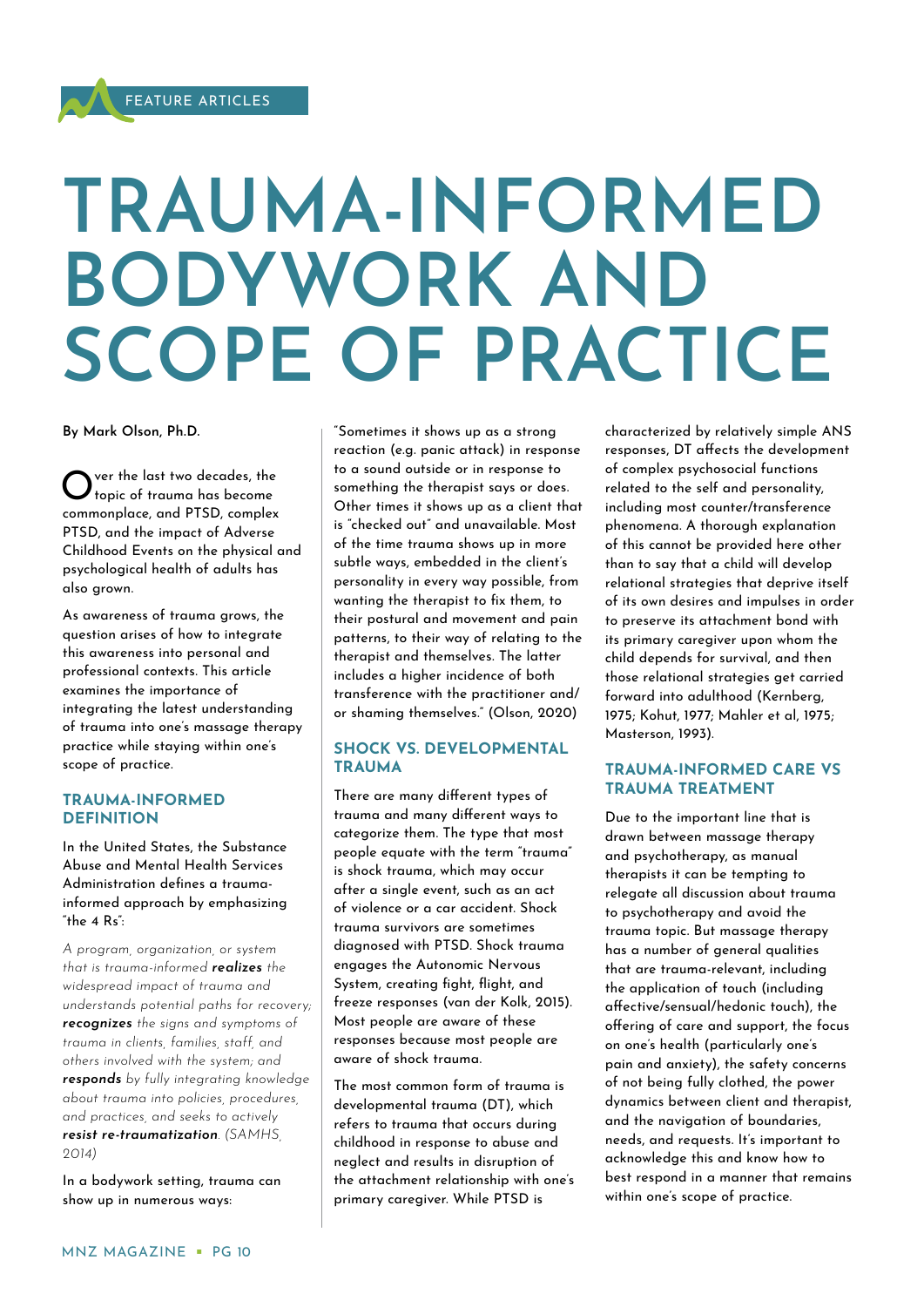A key distinction to make is the difference between trauma-informed care/services and trauma treatment. Trauma treatment is something that only mental health professionals can provide and is thus out of scope for massage therapists, whereas providing trauma-informed care and services is something that every individual, institution, and business can (or should) do (SAMHSA, 2014).

Being trauma-informed is analogous to being compliant with the Human Rights Act. Any business can be HRA-compliant. A bank, grocery store, or amusement park may install wheelchair ramps to be compliant, for example, but they are not performing procedures that might assist a person in walking. Furthermore, everyone would agree that those businesses should be compliant. The same is true for being trauma-informed, particularly if the business offers educational or health services.

#### **TRAUMA FIRST-AID**

Being trauma-informed is also comparable to being trained in First Aid and CPR, which everyone understands is not out-of-scope since they both provide the necessary skills to work with whatever might happen until a medical professional can take over (as well as being required for MNZ membership). The same is true for being trauma-informed. If a client hears a loud noise outside and this creates a "flashback" to events they experienced during military service, it would be negligent to just leave them to suffer on their own, just as it would be negligent to wait for an EMT to arrive before starting CPR.

Trauma-informed bodywork requires, at minimum, the ability to recognize and respond to PTSD symptoms when they arise by providing a sort of "Trauma First Aid (TFA)" so they can "get off the battlefield" and "get back into the room". Two examples of TFA would include guiding the client's attention to objects in the room or having the client touch their own skin. Knowing how to perform TFA

before referring to a mental health professional is not only an ethical thing to do, but it may allow the client to continue with a massage session that they wouldn't otherwise be able to continue. Again, one is not providing trauma-treatment, just TFA, as part of providing trauma-informed care.

Being able to recognize and respond to PTSD episodes constitutes a first step towards being trauma-informed, but by itself is not sufficient. Ideally it would involve an equal amount of education about attachment and developmental trauma to allow for a better grasp of how relational skill habits are formed and maintained and a better grasp of what sorts of things can be re-traumatizing.

#### **INFORMED VS NON-INFORMED RESPONSES**

In addition to the general ways that trauma is relevant in massage therapy, there are a number of trauma-based phenomena in massage therapy that are likely to be missed or overlooked without a traumainformed lens. Because of the complex ways our relational strategies form in childhood, many of these traumabased phenomena are rather counterintuitive, and they show up more often in massage because of the way it mimics a parent-child context, where one person is providing unilateral care to another who has less power.

For instance, while increased calmness and body awareness both seem like positive effects of massage, both can make a client aware of difficult feelings that they normally keep themselves distracted from. In such instances, the positive experience on the table can counterintuitively lead to unpleasant experiences during the session or on subsequent days (Heller & LaPierre, 2012).

In such instances, a non-informed therapist may think the client is calm and relaxed, but a trauma-informed therapist would, using the 4Rs, be able to **recognize** if the client has moved into an autonomic freeze state, would **realize** what the freeze state is and the purpose that it serves, would **respond** effectively by implementing Trauma First Aid, and would **resist retraumatization** by not doing anything that would likely reengage a fight, flight, or freeze response.

Second, while asking a client what they want from their session seems very simple and straightforward, for some clients, acknowledging that they have needs and making requests is challenging on a subconscious level and can lead to a non-optimal dynamic with the practitioner.

So in a case where a client consistently doesn't ask for what s/he wants or give feedback during the session and then complains later that s/he didn't get what s/he wanted, a noninformed therapist may think their client is just "being difficult" and **re-traumatize** them by shaming them for not expressing their needs. In contrast, a trauma-informed therapist is going to recognize the signs of developmental trauma in the client's seemingly contradictory behavior (and in one's own tendency to pathologize the client), **realize** how developmental trauma can make it difficult for a client to say what they are wanting, and **respond** to the client in an accepting manner that allows the client to get the massage session better tailored to his/her individual needs.

Third, while the application of "deep tissue" is often proudly hailed as a gift to be given to any client that asks, a client's hyper-focus on deep tissue can often be a sign that a client has reduced interoceptive awareness (Heller & LaPierre, 2012), which may be an adaptive strategy to not feel unpleasant feelings. Once a traumainformed perspective illuminates a phenomenon like this, the complexity of seemingly simple scenarios can be seen more clearly, allowing for the possibility for the client to be met more fully.

In such a case where a client consistently asks for "very deep tissue", a non-informed therapist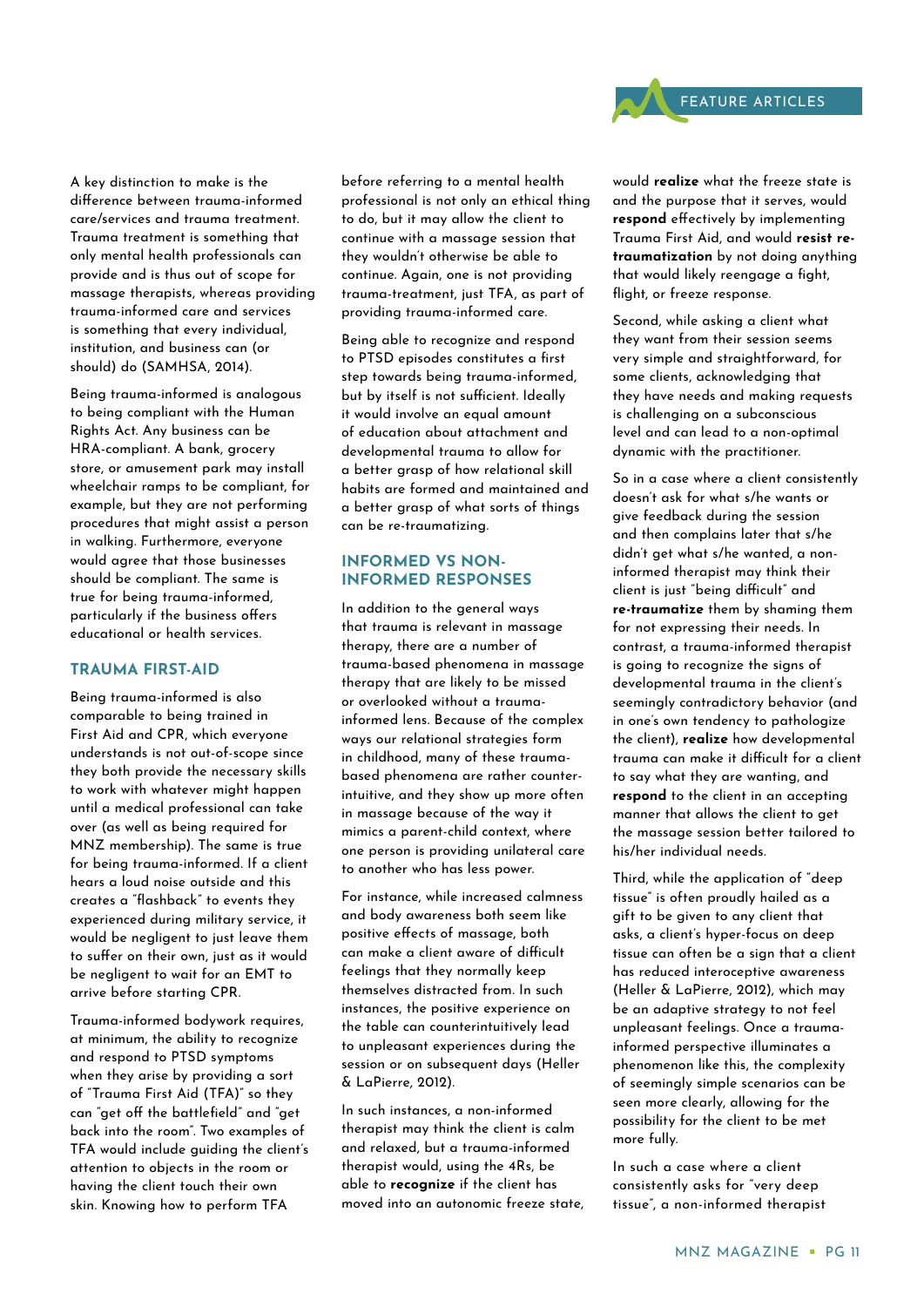may think in terms of "fixing" the client with outdated ideas of manipulating connective tissue, but a trauma-informed therapist is going to recognize that this request may be a sign of early developmental trauma, **realize** why trauma can block interoception and lead to clients seeking strong sensations, and **respond** to the client in a manner that broadens the set of treatment options beyond the requested option, which might have caused more harm than good. In addition, the therapist would not take on an agenda of trying to promote interoceptive awareness, thus **resisting retraumatization** of the client.

These are but a few examples of the benefits for a massage therapist of incorporating a trauma-informed perspective into one's practice.

#### **WHAT COULD GO WRONG?**

Could there be a down-side to incorporating a trauma-informed perspective into massage therapy? One could argue that it's all too easy for a well-meaning therapist to overestimate his/her knowledge level and prematurely label oneself as trauma-informed. This often happens when a practitioner learns about trauma from sources that are incomplete, outdated, or false. For instance, not being educated enough about developmental trauma or applying harmful ideas from positive psychology and new age philosophy are common. It's also common for popular outdated ideas in the culture about psychological healing to intentionally or unintentionally impact the session. These usually include a lack of awareness about how a focus on body awareness can be retraumatizing. Others may improperly and naively cross the line by implying that they offer trauma treatment, offering popular, outdated ideas about emotional expression, unaware of how this can be re-traumatizing. In most of these cases, clients won't be aware that re-traumatization is occurring and may continue to schedule sessions despite their harmful impacts.

All of these scenarios are already happening and will likely always happen, unfortunately. Certainly a trauma-abstinence approach may avoid such pitfalls, but as outlined earlier, it leaves other problems unaddressed. Instead of steering clear of the trauma topic, the solution to these concerns is to address them directly by promoting quality education on trauma that goes beyond the obvious and intuitive and being outspoken about the dangers that these concerns point to.

## **NEUROAFFECTIVE RELATIONAL MODEL (NARM)®**

One way to acquire an adequate understanding of trauma and develop effective trauma-informed communication skills is through education in programs that specialize in trauma and don't attempt to apply skills designed for one form of trauma onto another (e.g. shock trauma techniques for developmental trauma). One such program is NARM®, which is an approach that was developed for psychotherapists working specifically with developmental and relational trauma (Heller & LaPierre, 2012). Combining ideas from Attachment Theory, Object Relations Theory, and Somatic Psychology, NARM® is both a bottom-up (somatic) and top-down (cognitive insight) model that doesn't focus on the past and doesn't view clients in terms of pathologies. Instead, it focuses on how the formation of early relational strategies (the foreclosure of the true self) become mistaken for one's identity and affect one's life in the present, and it works with the organized, coherent part of the self to build greater capacity for self-regulation (What is NARM, 2021).

Though NARM® was developed for psychotherapists, NARM® principles are relevant to communicating with

anyone, and the NARM® Training Institute offers courses specifically designed for health practitioners who are not psychotherapists.

Applying NARM® principles to massage therapy sessions improves the quality of the client-therapist relationship, which makes the whole session more effective. It's not psychotherapy—it's effective "bedside manner". As a result the improved client-therapist relationship, clients will feel safer, which means that their muscles will have fewer reasons to guard, their pain relief will be greater, and they are more likely to be a returning client.

#### **SUMMARY**

"Given the pervasiveness of trauma in our society, a massage therapist is going to be more effective with more people if taking a trauma-informed approach. This means realizing what the different forms of trauma are and how they impact the lives of trauma survivors. It means being able to recognize signs of trauma and being skilful in responding effectively to them. It means resisting re-traumatization of trauma survivors. And while a trauma-informed approach is essential for working with trauma survivors, the whole-person approach and the skills associated with it are valuable to apply with all clients." (Olson, 2020).

Being trauma-informed and applying NARM® principles to any helping profession is a positive step that is not outside of that profession's scope. Rather, it's enhancing the quality of the relationships that form therein and it's helping the client to feel more safe, which allows for the emergence of a more effective session and increases the likelihood that the client will return and recommend that practitioner to others.